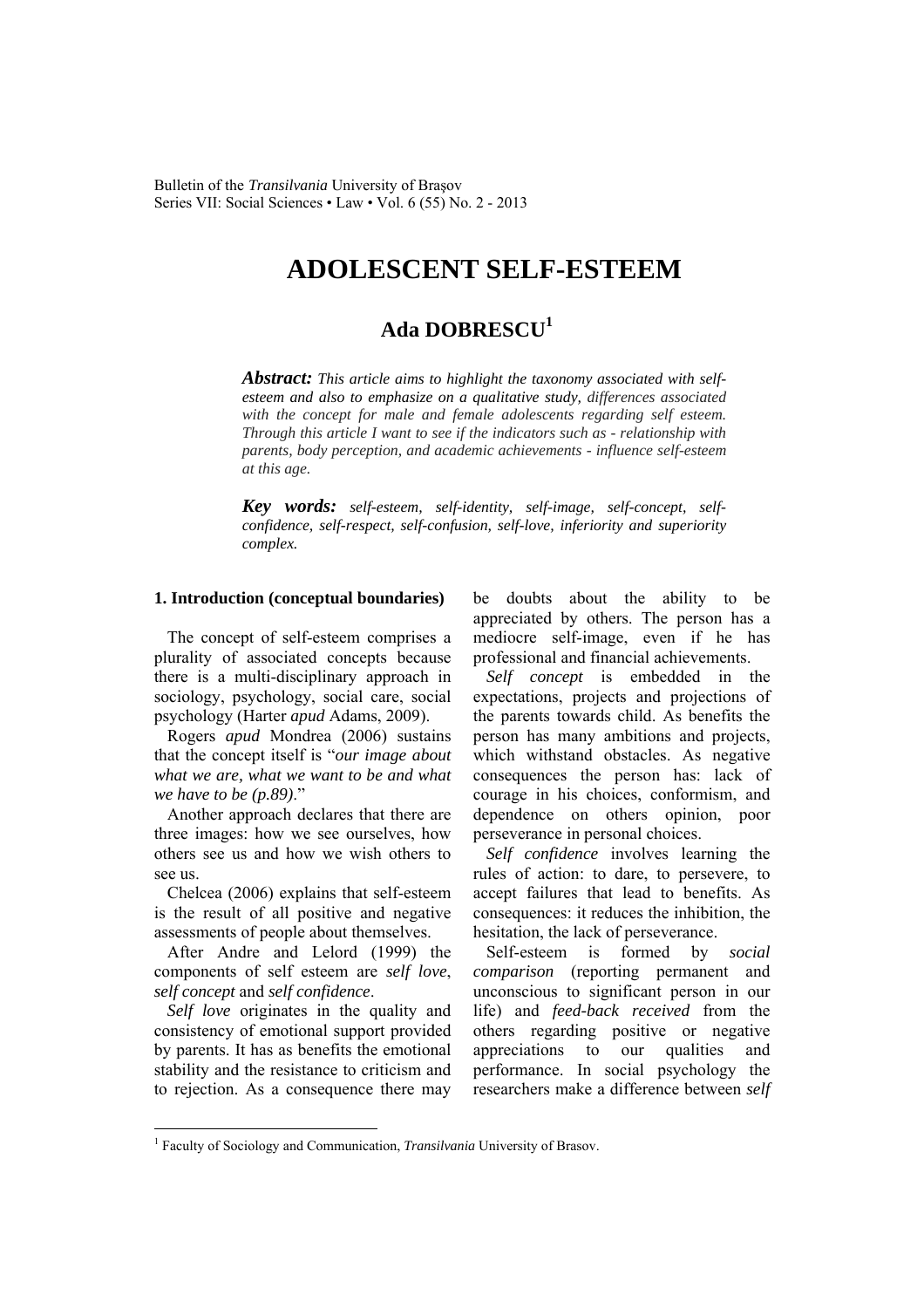*esteem* and *self confidence*. The first one (self esteem) refers to feelings that we have reported to ourselves, the second one (self confidence) refers to believes about the personal ego. Self esteem is related to the affection while self confidence is related to the cognitive domain (P.Ilut, 2001)

Strickland *apud* Scarneci (2009) define self esteem as a product of *self confidence* (positive evaluation of the effectiveness of the task) and *self respect* (the feeling of personal value). Self esteem is the product of accumulated judgments (which come from us or from the others) about being good or bad, valuable or not. It emphasizes an educational outcome, a possible job, good relations with friends or with the couple partner, or a lifestyle which is consistent with our own values and personal interests.

Social comparison has a final purpose: to evaluate ourselves correctly. If the persons with whom we compare are far away from a psychological point of view (we don't know them personally, we have different social status, or other ethnic position) their success does not affect our self assessment. When someone close to us has a superior performance compared to our achievements in a relevant dimension to ourselves (a close friend, relative), we pay more attention and it represents a threat for us. This phenomenon is called *reflection effect or assimilation,* because we include in the self assessment the success of the others (Ilut, 2001).

Erickson (1968) says that self-identity is formed by passing a developmental crisis of adolescence and that it contains two boundaries: *the identity and the role confusion*. When there is a supportive environment that will develop the potential of the adolescent, according to his own desires and intentions, the role identity is formed. If the socializing (family, friends) does not provide a supportive measure

according to adolescent expectations, the role confusion appears.

A concept associated with self-esteem is *self-image*. After Mondrea (2006) we can have the following classification:

- 1. *A clear or confused image*, after a verbalized or expressed awareness;
- 2. *A unitary and coherent image or a fragmented and contradictory image*, after the degree of structure and consistency according to his own views and values;
- 3. *A self-image made by others and taken, or an individual self-image*, after its formation origin;
- 4. *A real, correct, true self image or a false, creative self-image,* after the compliance with reality;
- 5. *An active or latent self image*, as an influence to the subject action;
- 6. *A durable or floating self image,*  after it's stability over time;
- 7. *A flexible or rigid self imagine,* as its degree of mobility and adaptability;
- 8. *A simple or complex self image,* after many dimensions which compound it;
- 9. *An anachronistic image,* based on past; and a *current image,* based on present; or an *anticipatory image*, which includes the subjects' projects, aspirations and ideals.

The markers of self image can be:

- shocking experiences in the past;
- body perception;
- school or professional results;
- relationship with parents and friends.

Two other concepts in the literature accompanying self-esteem are *inferiority and superiority complex*. *Inferiority complex* is an exacerbated deformation of one self and occurs because of frustration and of oscillatory activities. It occurs in childhood when the subject becomes aware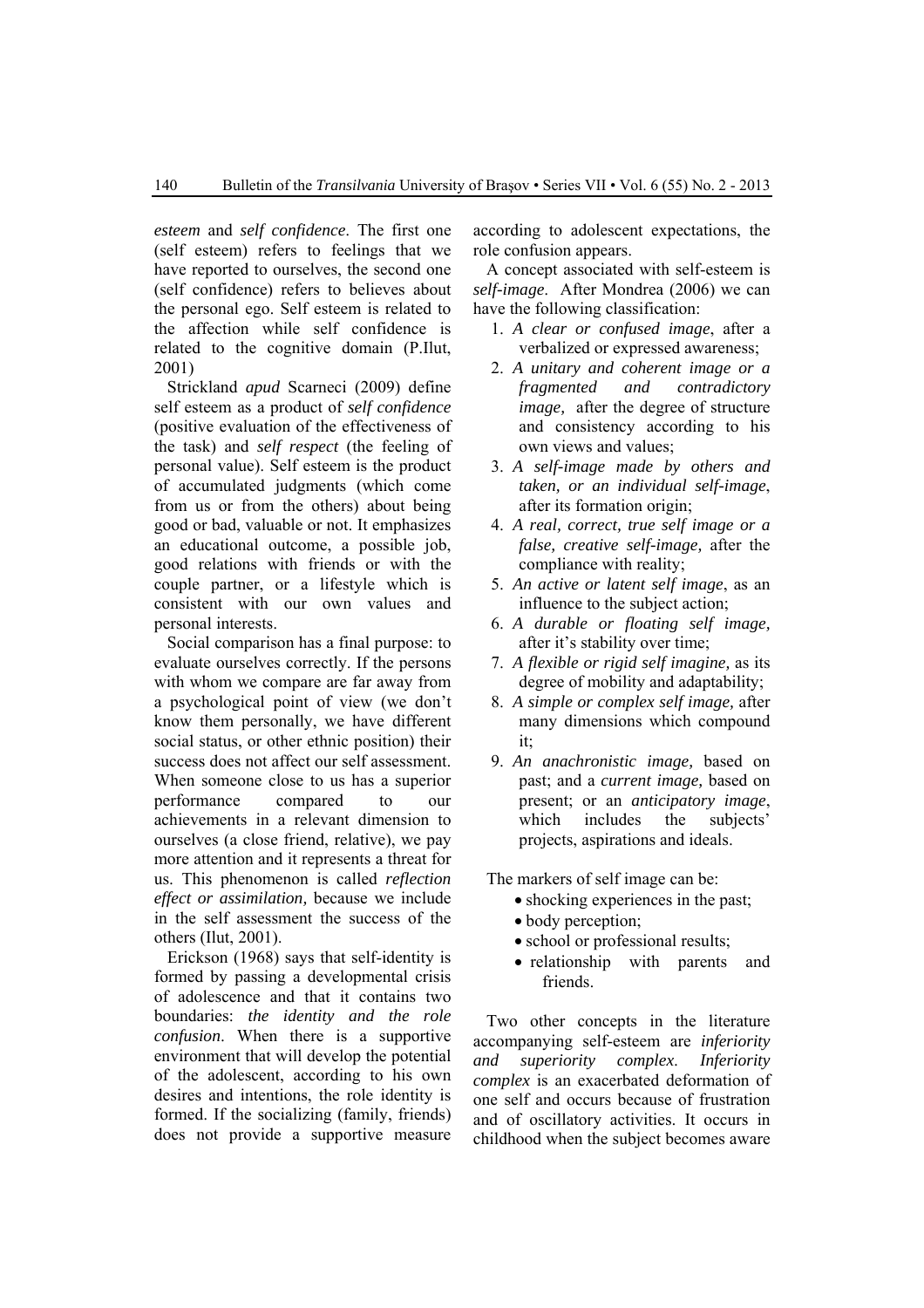of his weakness. Sometimes it is formed around a language disorder, physical ugliness or personal characteristics considered disagreeable, unpleasant. Attitudes such as depression, exaggeration and desire to be in the centre of attention can lead to symptoms of inferiority complex (Larousse, 1999). There are few examples in my study: "*I never keep my word: I go on the premise leave for tomorrow what you can do today, I am stubborn and rebel*" (seventeen year, girl).

*Superiority complex* is a set of traits and behaviours based on the conviction of the person, more or less real, that there are exacerbated positive traits in front of the colleagues and friends. It is characterized by: arrogance, tyranny, depreciation trends, vanity, eccentricity, close relations with important people and manipulation the weak ones (Larousse, 1999).

Both complexes are based on a faulty education generated by protective parents who can lead to a fictional vision of reality in the spoiled child (Adler, 1995).

The measurement of self-concept and self-esteem was done through a set of methods among which *WHY test (Who are you)* and *TST (Twenty Statement Test)*. The experiments were performed based on social learning psycho diagnostic tools such as *California Personality Inventory (CPI)* or *Cattel anxiety questionnaire* or self assessment forms. There were also used scale as *Rosemberg Self Esteem Scale* (1979) or *Copersmith Self Esteem Inventory* (1981); for gender identity: *Bem Sex Role*; or for overall identity: *Self Consciousness Scale -Scheiner and Buss* (1975); *Ego Identity Scale – Rasmussen* (1964); *Identity Style Inventory – Berzonsky* (1997); *Ego Identity Process Questionnaire – Balistreri* (1995) (Mondrea, 2006, p.85).

The measurement of self-esteem can be made by *sociometry* having indices of popularity, or group cohesion within

adolescents, or exclusion, disapproval, social rejection.

## **2. Self-esteem of young people (teenagers)**

Children's self-esteem reports to external dimensions such as: age, gender, physical traits; teenagers have a fluctuant self esteem due to hormonal changes which stabilizes in youth and adulthood (Muntean, 2006, p.215)

Researchers show that young people rely on referrals and friendly feelings for the aesthetic plan and for the social and relational plan.

 Santrock (1996) sustains that self esteem is a psychological variable with major implications in cases such as:

• substance abuse (drug abuse)

- alcohol consumption
- delinquent behaviours
- depression
- anger, hostility, aggressive behaviour
- dysfunction in life

Researchers show that self-esteem is associated to young girls with body image more than to boys. One explanation could be that girls assess in physical plan much faster than boys. Girls who mature faster are more likely to consume alcohol, drugs, to begin the sexual life sooner or to have problems at school regarding peer group. Also, the people who know them have higher expectations due to physical maturity and appearance, not to the psychological one, which can be very stressful for them (Silbereisen *apud*  Adams, 2009).

There can be derogatory opinions regarding weight (small or large); height (tall or short); acne on face or body, big nose, protruding ears, small or too large breasts on girls, excessive hairiness on different parts of the body, lack pectoral to boys, and other characteristics that in their eyes turn into deficiencies. This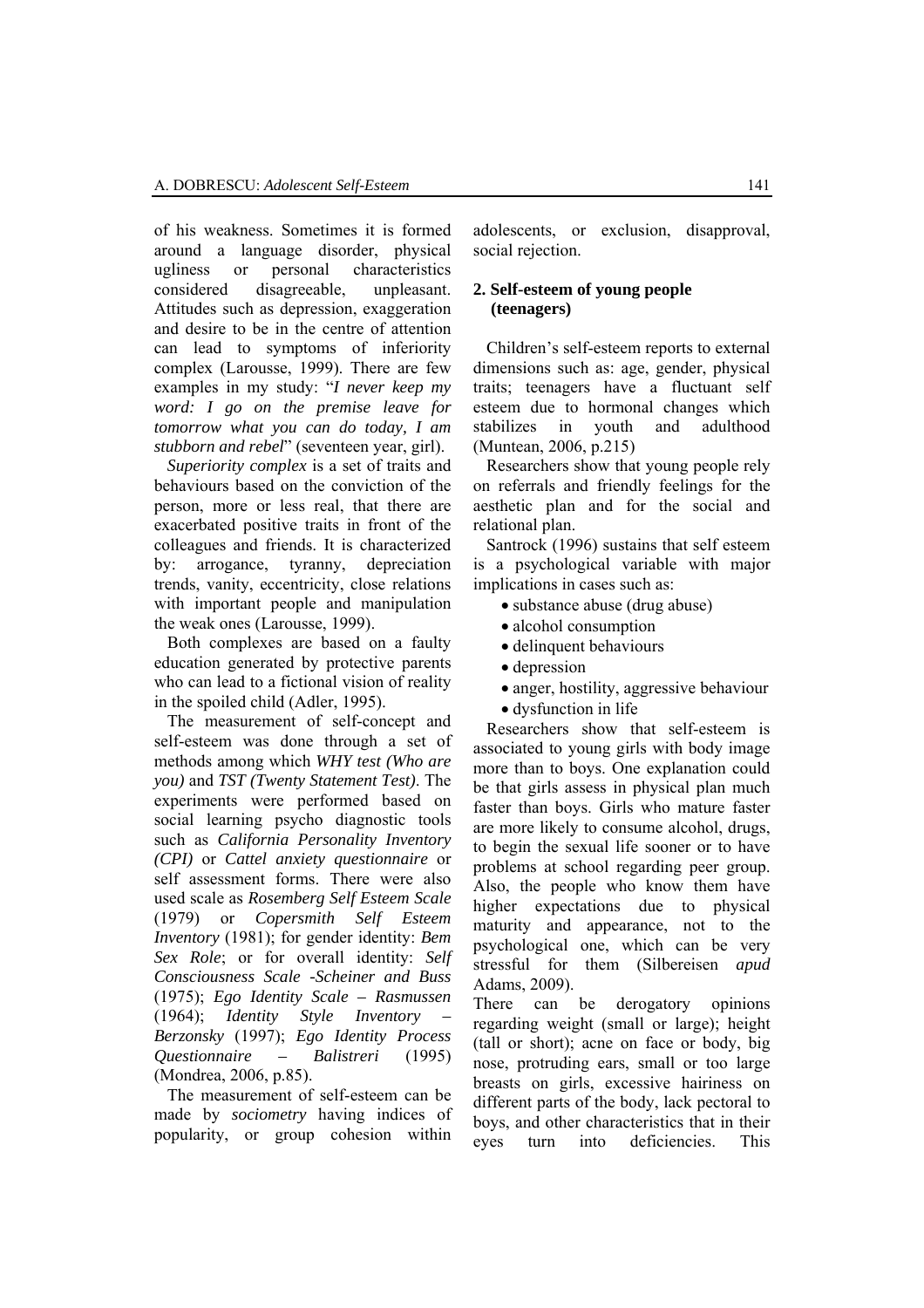conclusions were made by students on Social Care specialization between 2007 and 2009, the target group of the research being teenagers with ages between sixteen and twenty years: "*My teenager age began when pimples appeared on my face…small volcanoes or obvious changes on my body"* (eighteen year, girl).

Body proportions are closely associated with social factors such as low popularity among boys.

Early maturation in boys is an element of positive identity as this implies to be taller and more muscular; both are considered to be advantages in a society that highlights the sporting qualities of the male gender. Mussen and Jones (*apud* Adams, 2009) show that those who are the same age as them found that adolescents who mature early are more confident that those who mature later.

There are some researches showing that physical standards are different depending on the culture: for example African-American adolescents are not considered overweight (it represents a feature related to power) than white or Hispanic teens (Pritchard, Czajka-Narins *apud* Adams, 2009).

## **3. The role of parents and family in the development of self-esteem**

Various researches show that there is a link between self esteem and educational practice of the parents. The most important key indicators were: the style of education (authoritarian and aggressive style, indifferent and passive style); family environment, styles of communication and manifestations of conflict between parents and children.

There is also a correlation between self esteem and the type of family where the child grows: single parent or divorced parents, families with different socioeconomic status.

Rosenberg *apud* Adams (2009) argues that adolescents living in a single parent families have better adaptation skills which make possible to keep a high self esteem: "*My mother supported me even when I made mistakes, it was just the two of us in this big world*" (eighteen year, girl).

Coopersmith *apud* Adams (2009) noticed that boys with high self esteem perceived their parents as warm, helpful, loving and forgiving. Atmosphere from home assumed tolerance, understanding, clear rules and fair punishments, respect between teens and parents, less hostility. Boys with low self esteem were raised by permissive parents, careless or authoritarian ones.

Steinberg (1994) found that the authoritarian style gives to the child adapting skills regarding stress; it has a better psychological preparation and higher self esteem. The other styles of growth have undesirable results, such as delinquency (indulgent or indifferent style); dependence on parents (dictatorial style); immature or irresponsible social behaviour (indulgent style).

Disciplinary techniques by force (use of physical punishment, having no privileges or threat) and deprivation of affection (ignoring him or the threat of abandonment) will lead to an extreme addiction, it does not teach alternative ways of behaviour: "*I was disturbed in my adolescence by the high expectations of my parents, when I had a failure it was very hard to tell them"* (nineteen year, boy).

Reasonable limits imposed by parents teach teens that there are rules to be followed in the authoritarian style, while in the indulgent style rules are ignored. Warm behaviour and tolerance of the parents are associated with the idea of value.

Styles of growth are perceived different by children, parents' practices have not always the desired effect, and it depends on the personality style. This explains why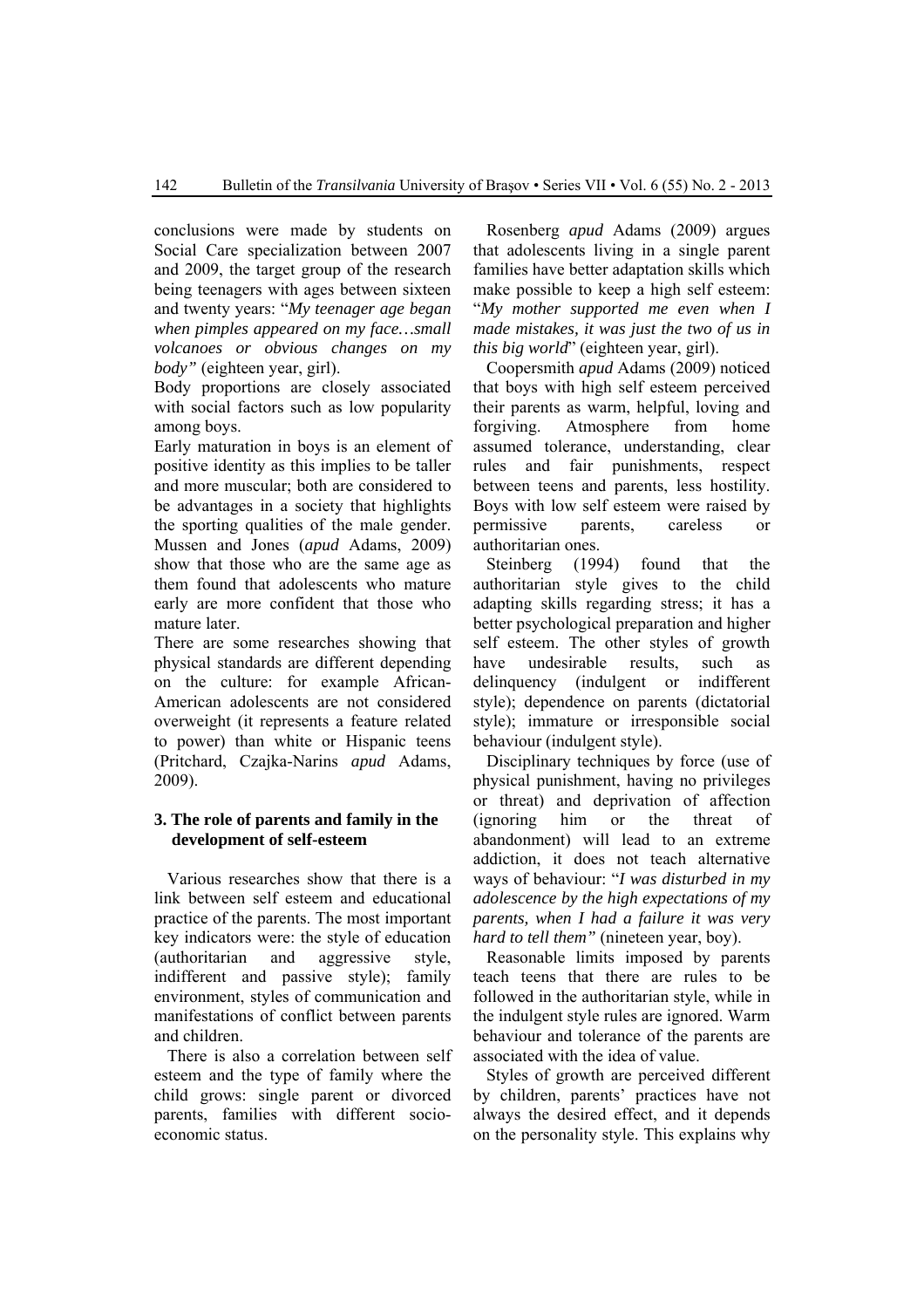brothers and sisters, with the same parents, have different behaviours. Also family can make comparisons with older or elder brothers or sisters: "*I have always been put into inferiority by my older sister, who was a model for all of us, parents have always been proud of her"* (sixteen year, girl).

Parents have different styles of education, in different periods of their lives (maybe they have a divorce, a death of the loved person, a midlife crisis) that influences the teenager in a big way: "*The biggest drama of my life was the divorce of my parents at fifteen…every day was another meeting at court*" (seventeen year, boy).

So there are correlations between styles of education and socio economic growth, family lifestyle, peer group, mass media influences, and school results.

Berk (2006) sustains that parental support is conditioned or not from the teen behaviour. So parental support can lead to four types of self esteem to the children:

*1. Open child* with high and stable self esteem receiving unconditional support ("I love whatever") and conditional behaviour support ("I appreciate doing what you want"): "*My family has been always my pillar of support, with them I regain my forces of work and whatever I need they are there in my life; I know that if I strictly follow their advice I am successful"*  (twenty year, girl).

*2. Abandoned child* with low and stable self esteem without personal unconditional support ("You are indifferent to me") and without conditional support of the behaviour ("I do not care what you do");

*3. Spoiled child* with high and unstable self esteem, it benefits only of personal unconditional support without conditional support behaviour;

*4. Trained child* with low and unstable self esteem benefiting only of conditional support behaviour without the person's unconditional support: "*I understood at* 

*last that my parents impose rules for my own good*" (nineteen year, boy).

So there are two ways of feeding self esteem: the love (unconditional support) and education (conditional support).

Unconditional support feeds directly self esteem, but does not teach the child to receive the self esteem of others, while the conditional support feeds less self esteem, but teaches the child how to be esteemed by others.

### **4. Self-esteem, school transitions and academic achievements**

Changing the educational route from primary school to middle school, high school and college requires different ways of adaptation. In that case sources of stress are multiplying: "*The hardest aspect of my life was when I had to move from village to city, I had to break up with my parents and come to school the capacity and high school exams were not easy but a real drama*" (eighteen year, boy).

 Various evaluation tests and increasing the social network lead to social comparison that raises or decreases self esteem. Expectations regarding the performance of the new teachers, different evaluation systems, new rules and restrictions, social mobility of parents and teenagers, all lead to changes in self image: "*Now I am happy because I got to high school…it's another life that put me in light*" (seventeen year, boy).

 Socioeconomic status of the parents creates important status markers to the teenagers to validate self esteem: mobile phones, cars, trips in exotic places, watches and other items.

Also a stigma putted from the peer group may decrease sharply the self esteem: "*For me teenager was a though stage of life, I have a disability and I was not accepted in the high school group, classmates*